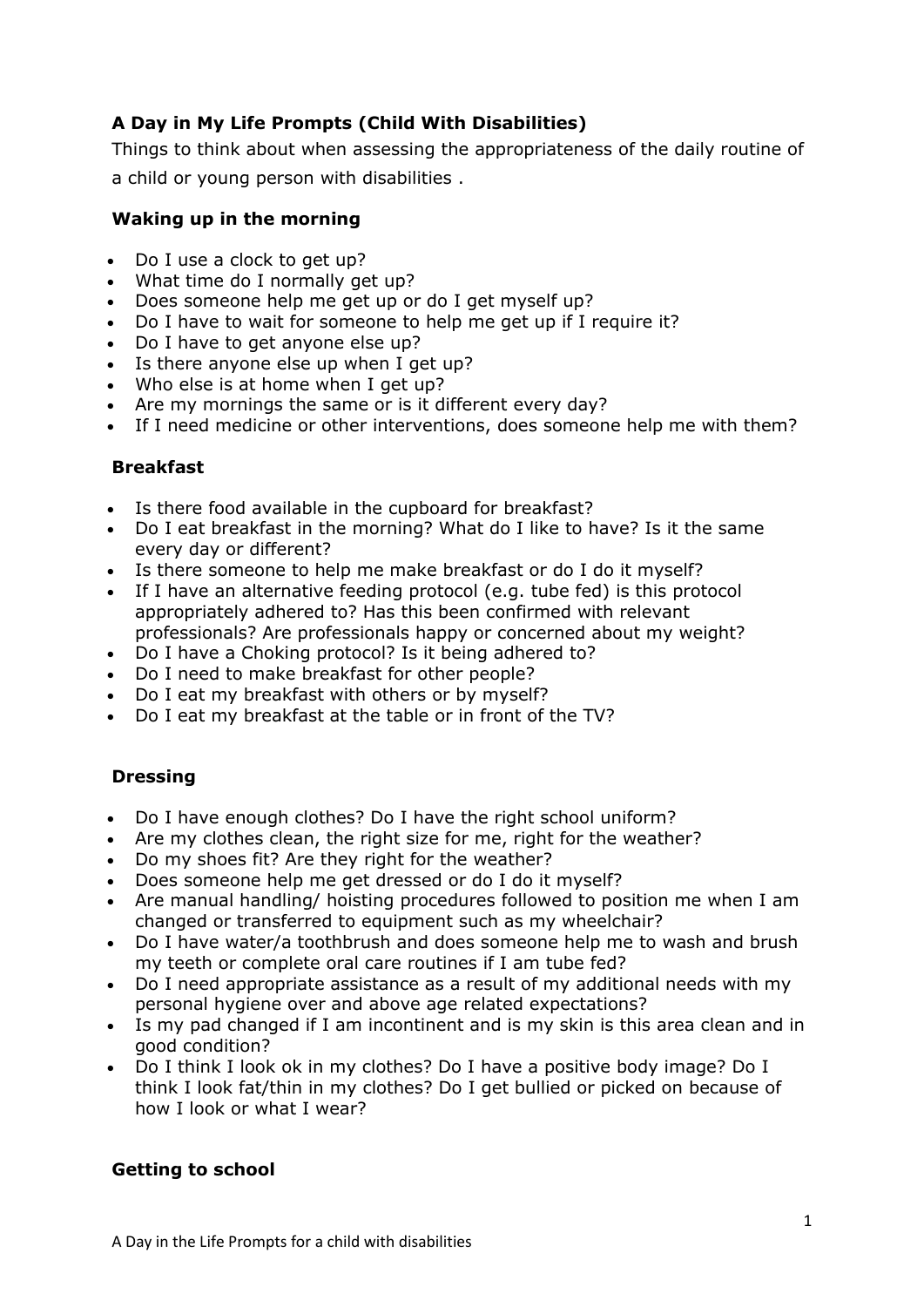- Do I go to school? How far away is it? How do I get there? Are there busy roads to cross?
- Am I transported to school because of my additional needs? Am I safely strapped into my wheelchair before being put onto my transport? Is my escort given key information to pass onto school as necessary?
- Does someone take me to school or do I go by myself?
- Do I need to take anyone else to school i.e. younger siblings?
- Do I tend to arrive at school on time or am I late?

### **In school**

- Do I like school?
- What is my favourite bit? Which bit don't I like so much?
- Do I have any friends there?
- Are my friends the same age or older/younger?
- What do I do at breaks? Do I have a snack?
- Do I eat school dinners or packed lunch? Am I hungry at school?
- Do I have the right things for school uniform, coat, wellingtons, and PE kit?
- Do I have a favourite teacher or adult I can talk to?
- Do I have a favourite teacher or adult who can advocate for me or support me to communicate using augmentative communication such as symbols, signing, switches etc?
- Do I fall asleep in class or struggle to concentrate?
- Do I see anyone for help at school either for my development or behaviour ELSA, school counsellor, support worker, learning mentor, play therapist, SALT, school nurse, physiotherapist, OT, dietician etc?
- Are my medical and care needs (e.g. medication and moving and handling protocols) appropriately met while at school and consistent with at home?
- Do I have the right equipment and medication I need supplied to school each day; suction, walkers, medication that is in date and regularly supplied so school don't run out, feeds and feeding equipment?
- Is there anyone that I don't like at school or think is mean?
- Have I ever been bullied?
- Do I go on school trips?

#### **After school**

- How do I get home from school? Am I transported to home because of my additional needs?
- Do I go home at the end of the school day or do I go to afterschool clubs?
- Does someone meet me at the end of the day and take me home or do I go to friends' houses or somewhere else?
- Is there anyone at home?
- Do I watch TV and if so, is what I watch okay for my age?
- Do I play any video games? Do I play online? Does anyone supervise me when I play online? Do I play with other people online and do I know who they are?
- Do I have a Facebook account, or other social media account?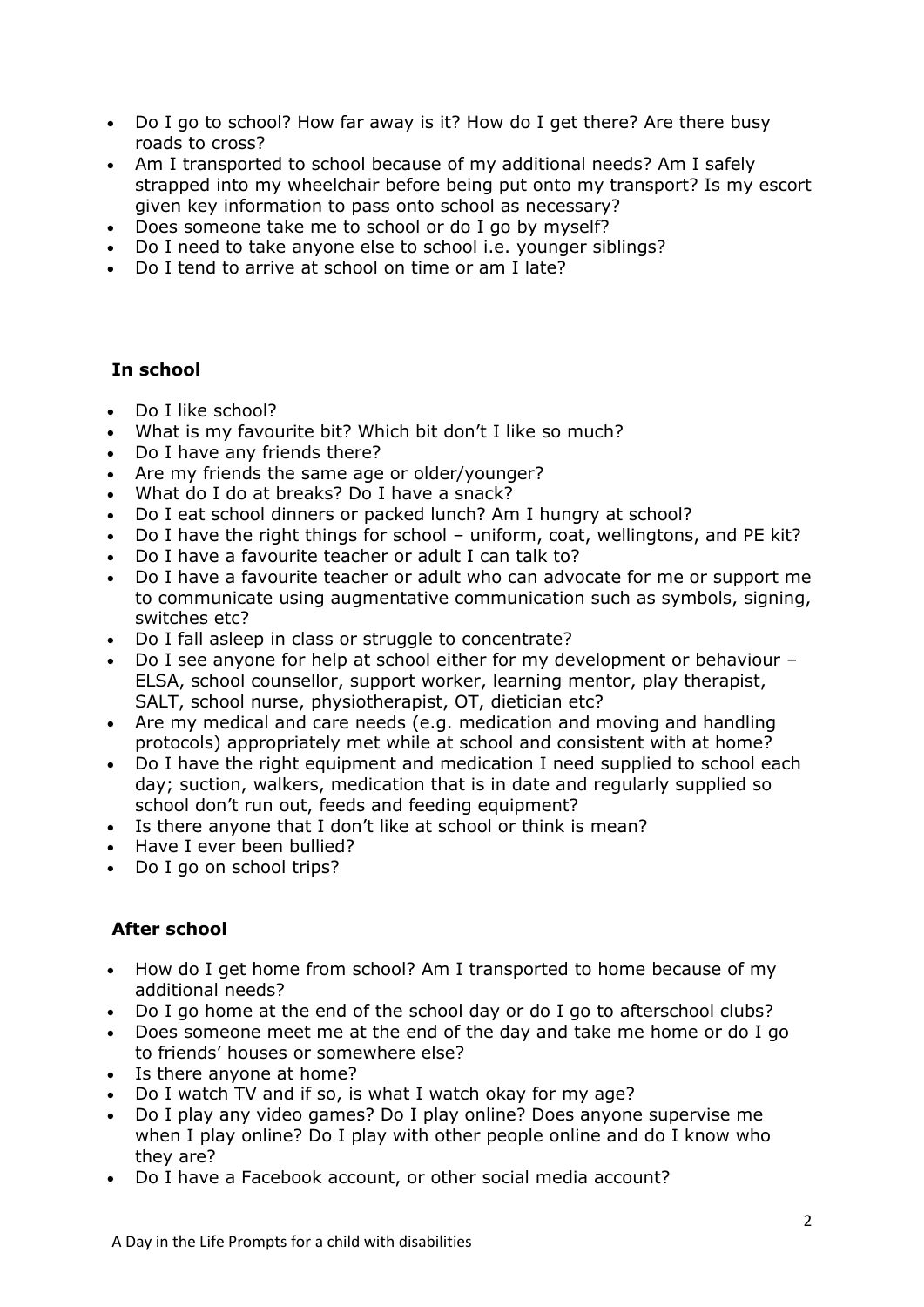- Do I have my own mobile phone and do I use this to message friends? Who are the friends? Are they all from school or are there others? Have I met them all? Do I send any photos or picture messages?
- Do I have homework to do and does anyone help me with it?
- Do I like doing my homework, does anyone check that I have done it?
- Is my home to school communication book maintained? Are questions and queries from school routinely answered and are school regularly informed about key information concerning my additional needs?
- Do I have to look after anyone else?
- Is there food available?
- Does anyone help me get some food? If I have an alternative feeding protocol (e.g. tube fed) is this protocol appropriately adhered to? Has this been confirmed with relevant professionals?
- Do I need to get food for anyone else?
- Do I play out with friends after school? Who and where do we go?
- Do I like to play with toys? Do I have toys and games at home to play with?
- Does my carer attempt to communicate with me in ways which are useful to me? (E.g. for children with sensory impairment or social communication needs)
- Does my carer stimulate me in ways which are supportive of my development? (E.g. for children with sensory impairment or social communication needs)

## **Evenings**

- Do I have a dinner in the evening and what time is this? If I have an alternative feeding protocol (e.g. tube fed) is this protocol appropriately adhered to? Has this been confirmed with relevant professionals?
- Who makes the food?
- What do I eat?
- Do I have a favourite food? Do I eat that food all the time or do I try new things? Am I following the same approach to trying new foods/ eating as school or health professionals have advised?
- Do I eat with others, and at the table, or do I eat by myself?
- Is there anyone I can tell if I am hungry and do they provide food for me?
- Do I watch TV and what do I watch?
- Do I use the internet or social networking sites? What device do I use laptop / tablet / phone? Does anyone check what I am doing on the internet / are there any parent controls?
- What sites do I visit online and what do I do?
- Do I chat online or share any information or pictures? What do I talk about?
- Do I go out in the evening and if so, who do I go out with? Where do I go and what I do there?
- Do I have to be home by a set time?
- Does my carer know who I play with? Does my carer supervise my interactions with my siblings or other children so that I am kept safe?
- What do I do with my family in the evenings?
- What do my carers do?
- Do we spend time together or do our own things?
- Is there an appropriate behaviour management plan in place and is this adhered to?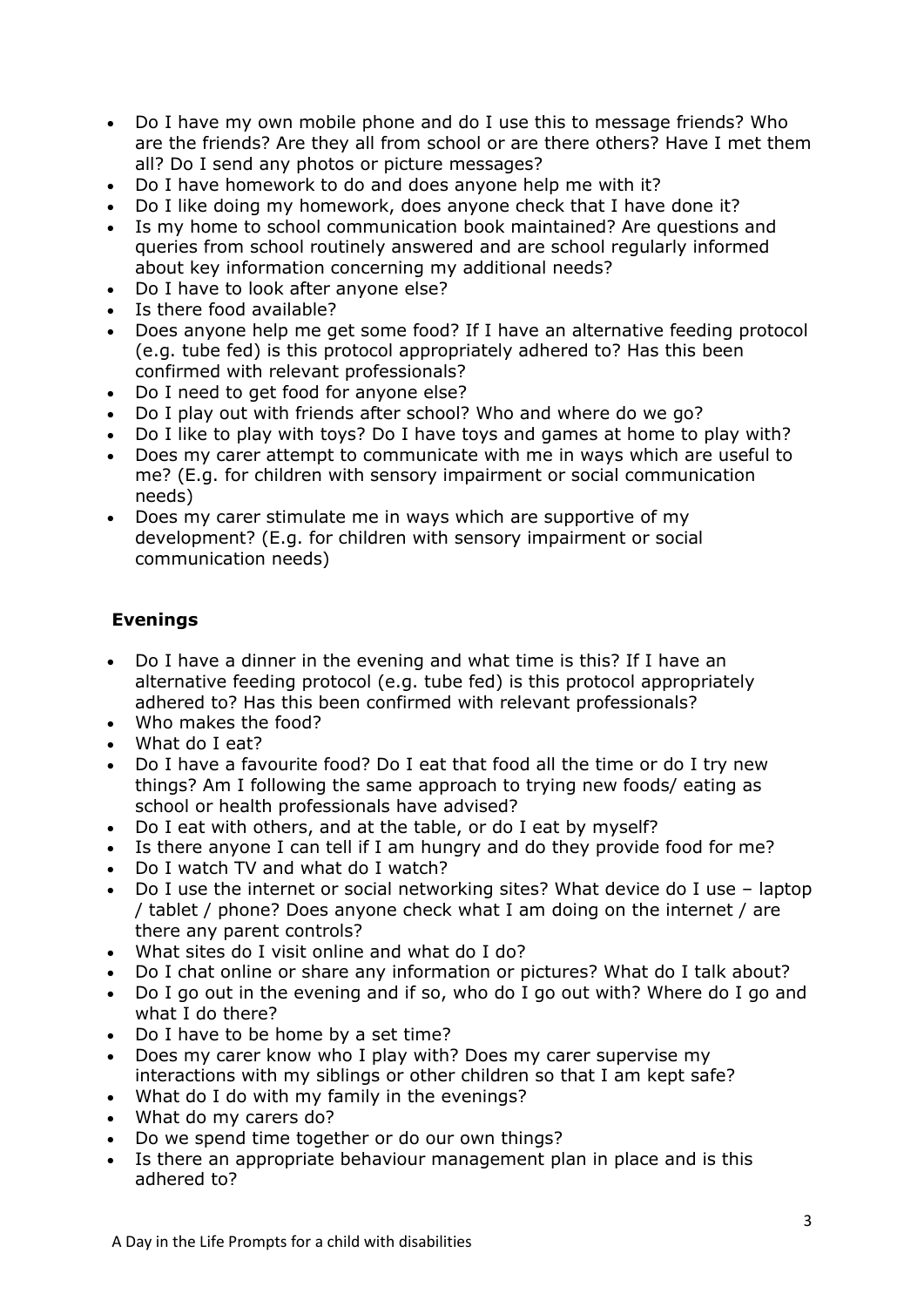### **Bedtime**

- Do I go to bed at the same time every night?
- Who decides when it is bed time?
- Is my bedtime appropriate to my needs?
- Does someone help me wash and get ready for bed?
- Does someone help me to wash and brush my teeth?
- Where do I sleep? Do I like where I sleep?
- Do I use my sleep system or pressure relieving mattress as necessary?
- Who else is in the house at night time?
- Do I have to look after anyone else at bed time?
- Do I have my own room or do I share with others?
- Do I have what I need in my room (clean bed, curtains, and warm floors)?

#### **School holidays/weekends**

- What do I do in the school holidays?
- Do I attend appropriate and relevant activities for my development such as short breaks for disabled children?
- Do I have to look after anyone?
- Do have chores / jobs to do? If so what are they?
- Do my carers look after me during the holidays or are they at work? If at work where do I go – to holiday camps or friends' houses?
- Is there anyone else who looks after me?
- Do I go on days out and play with friends?
- If I get free school meals during the term what happens in the holidays?
- Is there food to eat at home? Is there someone around to help make food and supervise mealtimes?
- Do I continue to follow my movement programmes such as physiotherapy and OT as well as using all of my mobility equipment so that my movement has not deteriorated when I return to school?
- Do I continue to follow my communication programmes such as PECS, signing, choice boards, interaction programmes so that my communication has not reduced on my return to school?

#### **Medical / Health (Can apply at any time of the day or night)**

- Have I had my medication / treatment as required?
- Have medical professional's instructions been adhered to?
- Am I brought to my appointments?
- Is all my equipment maintained and operating effectively?
- Is all of my equipment maintained and kept in a hygienic condition?
- Are my measurements being recorded (e.g. height, weight & saturation levels) as required by my health professionals? Are continence charts completed as required by my health professionals?
- Am I or my carer's, sleep deprived as a result of my condition?